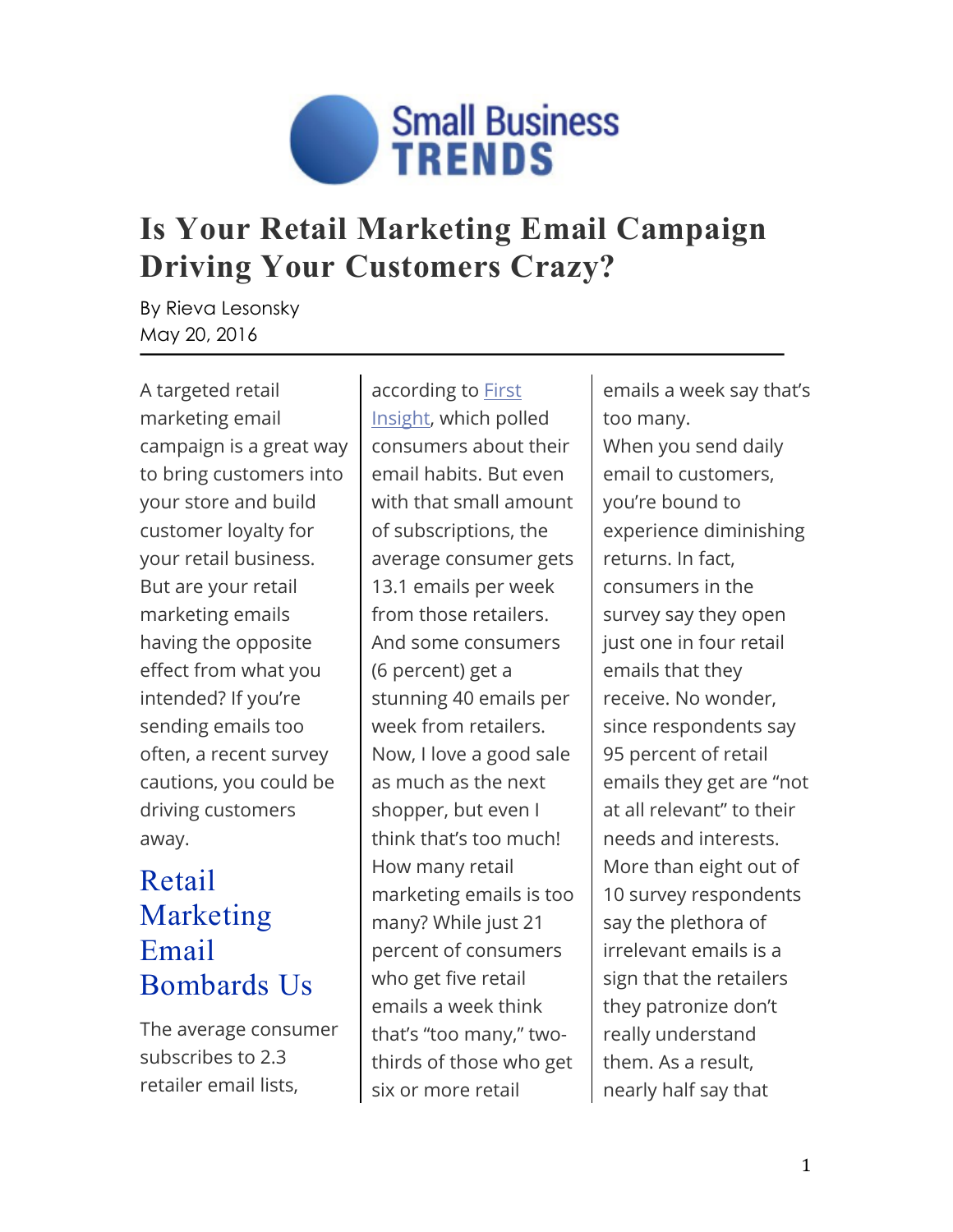

# **Is Your Retail Marketing Email Campaign Driving Your Customers Crazy?**

By Rieva Lesonsky May 20, 2016

they've unsubscribed from a retail email list within the past six months.

### Retail Marketing Email Best **Practices**

So what do customers want from your retail marketing emails? Here are some best practices to consider:

• **Limit the number of emails.** More than six out of 10 consumers surveyed say their *favorite* retailers send just one or two emails per week. When your emails are infrequent, they're more likely to

be perceived as special and will get more attention.

#### • **Personalize your emails and offers.** Use data you collect about shoppers' past purchasing behavior to create customized offers aligned with products they have purchased in the past. For example, if a customer consistently buys children's books from your bookstore, send them emails about children's books — not about self-help or spirituality. There are retail loyalty apps you can use that collect information

about customers' purchases, or you can go the low-tech route and offer customers different email subscriptions to choose from. For instance, you could offer customers the choice of getting emails about specific product categories, in-store events, or general special offers (there may be some customers who *like* getting every single email your store has to send, so give them that option.)

• **Avoid sending generalized emails.** Four out of 10 survey respondents say